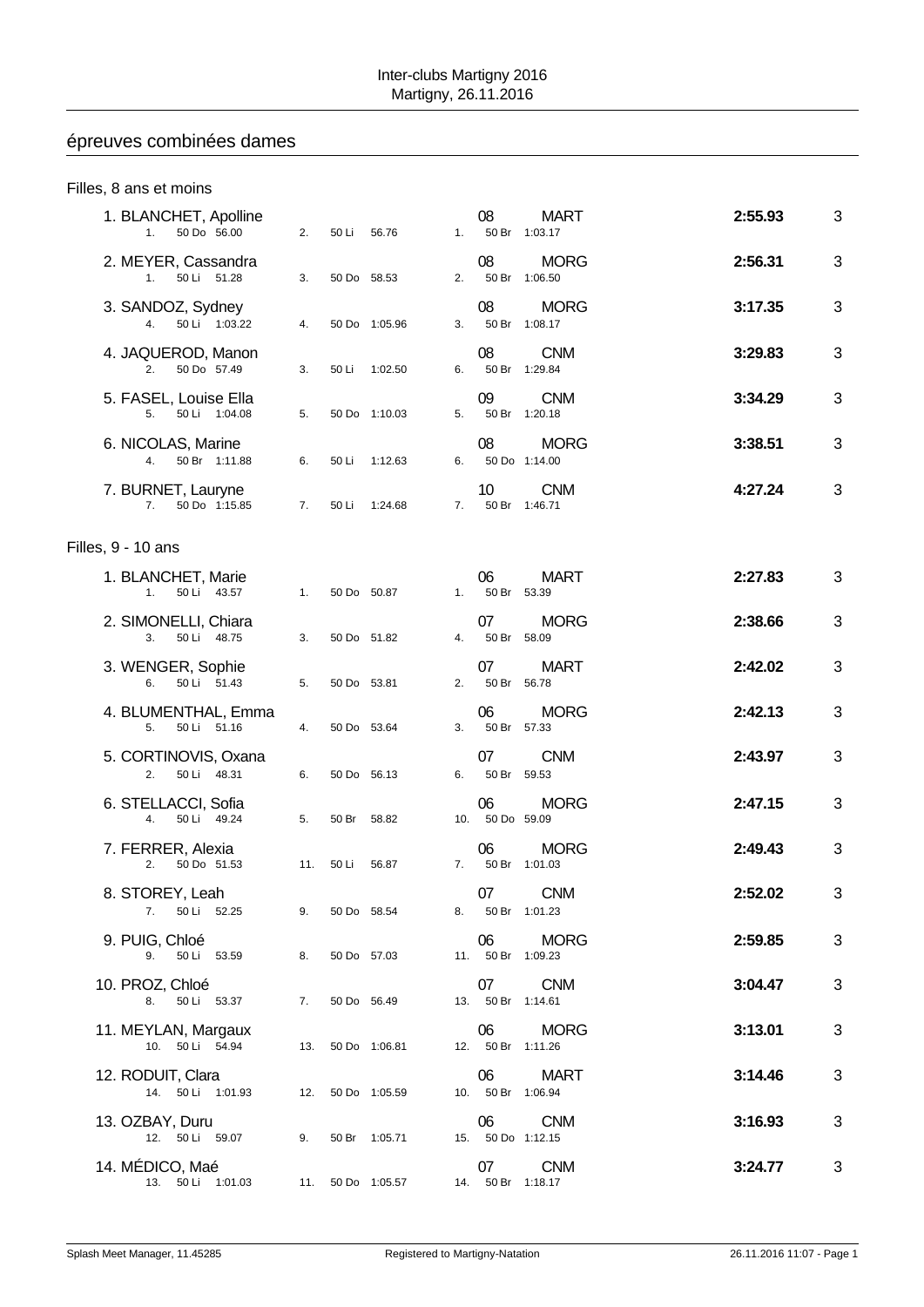Inter-clubs Martigny 2016 Martigny, 26.11.2016

| 15. SIROLLI, Paola<br>15. 50 Li 1:02.08      |                |             | 14. 50 Do 1:11.25 |    | 06<br>15. 50 Br 1:22.13 | <b>MORG</b>                  |  | 3:35.46 | 3 |
|----------------------------------------------|----------------|-------------|-------------------|----|-------------------------|------------------------------|--|---------|---|
| Filles, 11 - 12 ans                          |                |             |                   |    |                         |                              |  |         |   |
| 1. SILVA, Maria Raquel<br>1. 50 Li 41.64     | 1.             |             | 50 Do 45.33       | 3. | 05<br>50 Br 52.20       | <b>CNM</b>                   |  | 2:19.17 | 3 |
| 2. DUCHANOY, Siobhan<br>3.<br>50 Li 42.93    | 2.             |             | 50 Do 46.13       | 1. | 05<br>50 Br 51.19       | <b>CNY</b>                   |  | 2:20.25 | 3 |
| 3. PAYCHÈRE, Lydie<br>50 Li 44.91<br>6.      | 4.             | 50 Do 48.19 |                   | 2. | 05<br>50 Br 52.13       | <b>MORG</b>                  |  | 2:25.23 | 3 |
| 4. REINHARD, Estela<br>50 Li 45.63<br>7.     | 7.             | 50 Do 51.40 |                   | 4. | 04<br>50 Br 53.47       | <b>CNY</b>                   |  | 2:30.50 | 3 |
| 5. DUPERTUIS, Elisabeth<br>50 Li 43.69<br>5. | 6.             | 50 Do 50.80 |                   | 6. | 04<br>50 Br 56.02       | <b>CNM</b>                   |  | 2:30.51 | 3 |
| 6. ELLIS, Tehani<br>2.<br>50 Li 41.97        | 3.             |             | 50 Do 47.22       |    | 04<br>8. 50 Br 1:01.99  | <b>CNY</b>                   |  | 2:31.18 | 3 |
| 7. CAUVY, Victoria<br>50 Li 46.03<br>8.      | 8.             | 50 Do 51.81 |                   |    | 04<br>5. 50 Br 54.06    | <b>MORG</b>                  |  | 2:31.90 | 3 |
| 8. BINGGELI, Julie<br>50 Li 43.00<br>4.      | 5.             |             | 50 Do 49.70       |    | 04<br>7. 50 Br 1:01.28  | <b>MORG</b>                  |  | 2:33.98 | 3 |
| 9. VASQUEZ, Aïnoa<br>50 Li 46.47<br>9.       | 9.             |             | 50 Do 53.40       | 9. | 04                      | <b>MORG</b><br>50 Br 1:03.00 |  | 2:42.87 | 3 |
| 10. MATAS, Laetitia<br>10. 50 Li 56.64       | 11.            |             | 50 Do 1:04.35     |    | 05<br>10. 50 Br 1:06.00 | <b>MART</b>                  |  | 3:06.99 | 3 |
| 11. ROCHAT, Inès<br>11. 50 Li 58.51          | 10.            | 50 Do 59.11 |                   |    | 05<br>11. 50 Br 1:11.24 | <b>MORG</b>                  |  | 3:08.86 | 3 |
| Filles, 13 - 14 ans                          |                |             |                   |    |                         |                              |  |         |   |
| 1. COTTING, Chloé<br>50 Li 43.03<br>1.       | $\mathbf{1}$ . | 50 Do 51.60 |                   | 1. | 03<br>50 Br 51.78       | <b>MORG</b>                  |  | 2:26.41 | 3 |

## épreuves combinées hommes

## Garçons, 8 ans et moins

| 1. REIGNER, Léon<br>50 Li<br>52.34<br>1.     | 50 Do 55.50<br>1.      | <b>MORG</b><br>08<br>50 Br<br>1.<br>1:08.05 | 2:55.89<br>3 |
|----------------------------------------------|------------------------|---------------------------------------------|--------------|
| 2. LEBRUN, Yanis<br>50 Li<br>2.<br>55.77     | 2.<br>50 Do 56.15      | <b>CNM</b><br>09<br>50 Br<br>1:12.30<br>3.  | 3:04.22<br>3 |
| 3. HAUSWIRTH, Loris<br>50 Do 58.42<br>3.     | 4.<br>50 Li<br>59.10   | <b>CNM</b><br>08<br>50 Br<br>5.<br>1:14.78  | 3:12.30<br>3 |
| 4. HADLEY, Jonah<br>50 Li 57.46<br>3.        | 50 Do 1:03.97<br>6.    | <b>MORG</b><br>09<br>50 Br<br>1:14.06<br>4. | 3:15.49<br>3 |
| 5. FOURNIER, Justin<br>50 Do 1:03.00<br>5.   | 7.<br>50 Li<br>1:03.67 | <b>MART</b><br>08<br>50 Br<br>2.<br>1:11.02 | 3:17.69<br>3 |
| 6. LAMBIEL, Maxime<br>5.<br>1:01.03<br>50 Li | 7.<br>50 Do 1:04.87    | <b>MORG</b><br>08<br>6.<br>50 Br<br>1:15.38 | 3:21.28<br>3 |
| 7. RODRIGUES, William<br>50 Do 1:02.31<br>4. | 8.<br>50 Li<br>1:09.69 | <b>MART</b><br>08<br>50 Br<br>7.<br>1:21.45 | 3:33.45<br>3 |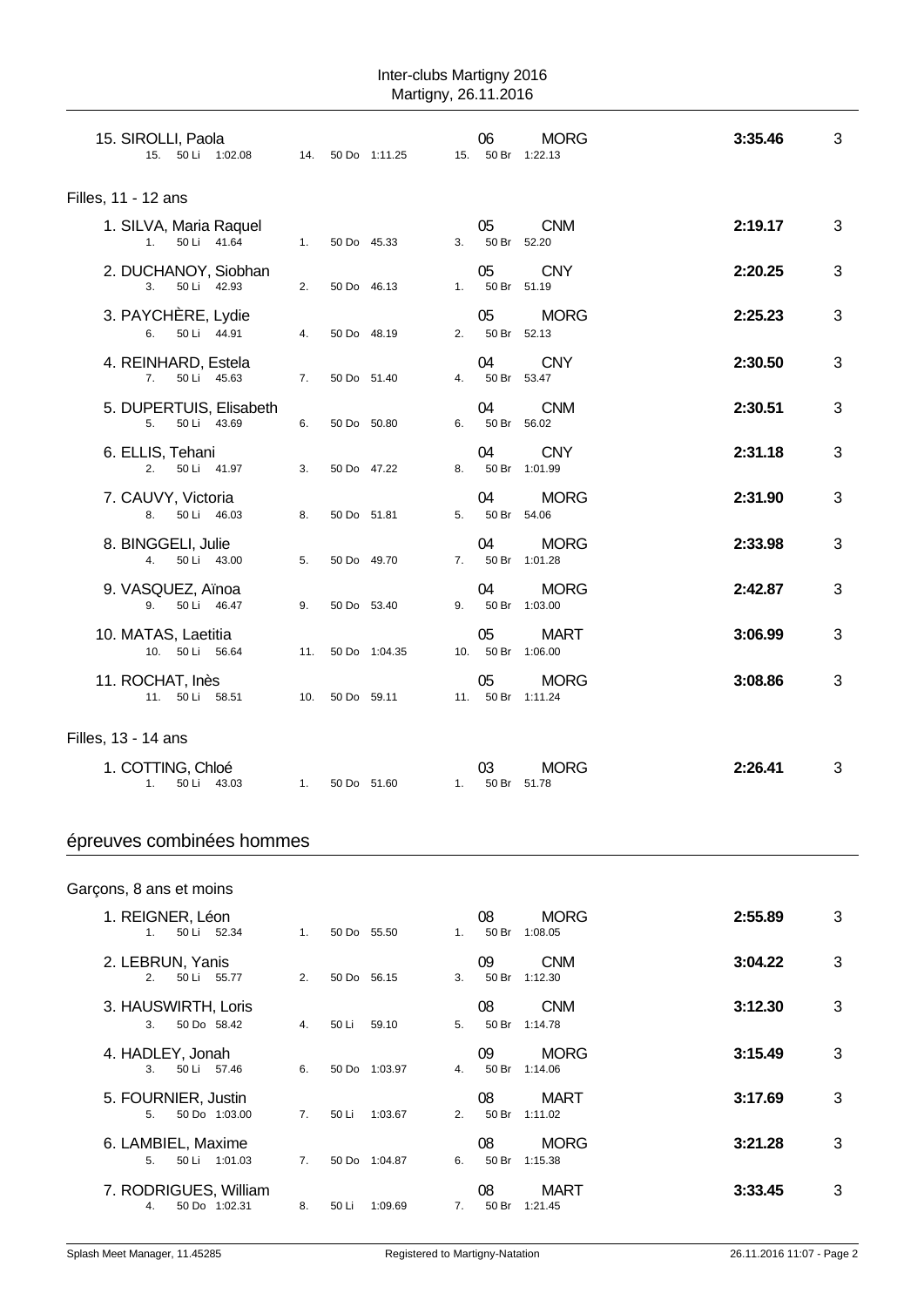Inter-clubs Martigny 2016 Martigny, 26.11.2016

| 8. CAPRANI, Cameron Dean                   |     |                 |                   |    | 10                      | <b>CNM</b>                       | 3:50.42 | 3              |
|--------------------------------------------|-----|-----------------|-------------------|----|-------------------------|----------------------------------|---------|----------------|
| 50 Li 1:02.45<br>6.                        | 8.  |                 | 50 Do 1:13.10     |    |                         | 8. 50 Br 1:34.87                 |         |                |
| 9. GASSER, Loris<br>50 Do 1:16.02<br>9.    | 9.  | 50 Li           | 1:19.82           |    | 09                      | <b>CNM</b>                       | 2:35.84 | $\overline{2}$ |
|                                            |     |                 |                   |    |                         |                                  |         |                |
| Garçons, 9 - 10 ans                        |     |                 |                   |    |                         |                                  |         |                |
| 1. SIMONELLI, Nicola<br>50 Li 45.46<br>3.  | 2.  | 50 Do 48.61     |                   | 1. | 07<br>50 Br 52.87       | <b>MORG</b>                      | 2:26.94 | 3              |
| 2. DUCHANOY, Iwig<br>50 Li 45.37<br>2.     | 4.  |                 | 50 Do 49.03       | 2. | 07                      | <b>CNY</b><br>50 Br 58.60        | 2:33.00 | 3              |
| 3. KNIGHT, William<br>4.<br>50 Li 46.72    | 1.  |                 | 50 Do 47.53       | 6. | 07                      | <b>MORG</b><br>50 Br 1:03.75     | 2:38.00 | 3              |
| 4. GONSETH, Arthur<br>50 Li 49.37<br>8.    | 5.  | 50 Do 49.51     |                   | 3. | 06<br>50 Br 59.15       | <b>MORG</b>                      | 2:38.03 | 3              |
| 5. MARTINS, Evann<br>50 Li 48.04<br>6.     | 3.  |                 | 50 Do 48.63       | 7. | 06                      | <b>CNY</b><br>50 Br 1:04.97      | 2:41.64 | 3              |
| 6. WOOD, Oliver<br>50 Li 47.49<br>5.       | 6.  |                 | 50 Do 53.54       |    | 06                      | <b>MORG</b><br>4. 50 Br 1:01.53  | 2:42.56 | 3              |
| 7. BURNIER, Mattia<br>50 Li 44.92<br>1.    | 9.  |                 | 50 Do 55.44       | 9. | 07                      | <b>CNM</b><br>50 Br 1:09.37      | 2:49.73 | 3              |
| 8. FABRIS, Anthony<br>9.<br>50 Li 50.00    | 11. |                 | 50 Do 57.82       | 5. | 06                      | <b>CNM</b><br>50 Br 1:03.31      | 2:51.13 | 3              |
| 9. GUGLIELMETTI, Julien<br>10. 50 Li 52.17 | 7.  | 50 Do 53.96     |                   | 8. | 06                      | <b>CNM</b><br>50 Br 1:08.16      | 2:54.29 | 3              |
| 10. GAILLARD, Nolan<br>50 Li 48.25<br>7.   | 12. | 50 Do 58.23     |                   |    | 07<br>12. 50 Br 1:15.40 | <b>CNM</b>                       | 3:01.88 | 3              |
| 11. COTTING, Cyril<br>8.<br>50 Do 54.28    |     | 11. 50 Li 57.18 |                   |    | 06<br>15. 50 Br 1:21.88 | <b>MORG</b>                      | 3:13.34 | 3              |
| 12. PONT, Matteo<br>12. 50 Li 59.19        | 13. | 50 Do 59.40     |                   |    | 07                      | <b>MORG</b><br>13. 50 Br 1:16.40 | 3:14.99 | 3              |
| 13. BRUNNER, Alexandre<br>10. 50 Do 57.55  |     |                 | 14. 50 Li 1:02.96 |    |                         | 06 MORG<br>14. 50 Br 1:16.56     | 3:17.07 | 3              |
| 14. MESSAOUDI, Yanis<br>13. 50 Li 1:00.03  |     |                 | 14. 50 Do 1:04.42 |    | 06<br>11. 50 Br 1:15.19 | <b>MORG</b>                      | 3:19.64 | 3              |
| 15. BALLY, Matéosi<br>15. 50 Do 1:06.40    | 16. |                 | 50 Li 1:06.90     |    | 07                      | <b>MART</b><br>10. 50 Br 1:10.84 | 3:24.14 | 3              |
| 16. BERTHOLET, Ethan<br>15. 50 Li 1:06.68  |     |                 | 16. 50 Do 1:07.96 |    | 07<br>16. 50 Br 1:39.03 | <b>CNM</b>                       | 3:53.67 | 3              |